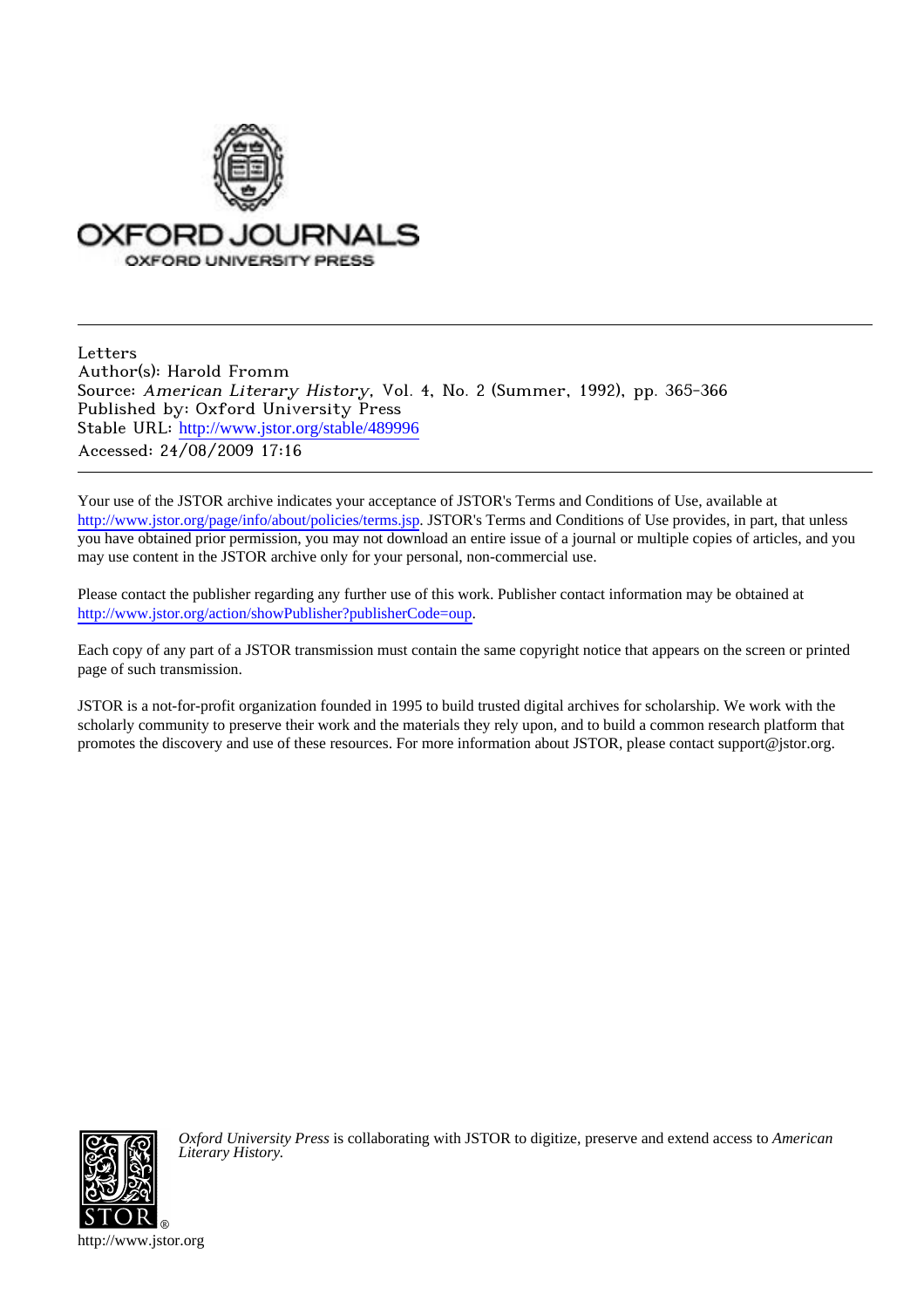## **Letters**

## **Dear Editor:**

**In "Negotiations of Power: White Critics, Black Texts, and the Self-Referential Impulse" (ALH 2.4 [1990]), Michael Awkward accuses Donald Wesling, Werner Sollors, and me of a "quintessential will to power" (as "white" critics who presume to be critical of"black" critics in any way). Yet Awkward never interrogates his own "subject position," which perceives as "venom" any criticism that deviates from his own ideology. For him, to criticize is to be "naive," "simplistic," "personal," and involved in "wholesale character assassination." And to have a selfhood that is other than a mirror or doormat for his hegemonizing self is to exhibit-in Awkward's viewan unforgivable will to power.** 

**Thus, in an account of Barbara Johnson (which grudgingly praises her Hurston essay because it partially meets his party-line require**ments), Awkward remarks, "John-<br>son's essay offers a useful. **son's essay offers a useful, provocative alternative to the racewar[!] dialectics that motivate the preceding white critical acts." After pointing out that the essay is "not innocent of what we might view as an interpretive politics" (603; emphasis added), he goes on to make a few concessions. But Johnson, despite her affinity with Awkward's political correctness, fails to make the grade, because she is "not innocent" of"interpretive politics," a vice not shared by Awkward. And speaking of Sollors's "advocacy of an objectivity and an AMERICA in which many in academia have lost faith" (in preference to Saudi Arabia, Iraq, Syria, the newly reethnicized republics of the former Soviet Union and Eastern Europe, Somalia, Cuba?), he informs us that "Sollors refuses even to examine his potentially self-interested motivation for minimizing the possible interpretive benefits of black** 

**critical subjectivity" (595). Thus Sollors, unlike Awkward, is "naive" enough to indulge in motivated behavior. Even worse, Sollors is engaged "in a bold attempt to invalidate the advances of an entire black scholarly tradition and, hence, to gain for himself as white insider the type of power to determine the future direction of Afro-American cultural studies on a national level that he has enjoyed at America's most prestigious university" (595). But if power is a pie that can provide just so many slices, then every piece consumed by Sollors would obviously mean one less slice for the plate of Awkward, whose appetite is immense, his hair-shirt rhetoric notwithstanding. What would be decadent gourmandizing in Sollors is necessarily vital subsistence to Awkward's high-speed metabolism. Moreover, Awkward's "innocence" enables him to speak insouciantly throughout his essay of "the subtle and seductive lure for white critics of socially sanctioned power" (584). Though more familiarly known as dog eat dog, this invidious, paranoid, and race-obsessed view of power can be rendered acceptable when distinguished from the malevolent "negotiation of power" by the "not innocent" (who appear in various unsavory incarnations as Sollors, Johnson, Wesling, and me).** 

**As for his specific criticisms of my "Real Life" essay, Awkward consistently attributes to me as speaker words that I do not say in my own voice, of which two examples will suffice: he has me claiming that the writings of Gates and Baker "are a betrayal, an unclean and venal act," when the original essay reads, "One can well understand why Joyce, Harris, and Christian feel so deeply that this neoformalist criticism is a betrayal, an unclean and venal act." Similarly, he chooses to ignore the fact that the word "minstrelsy," an albatross of racism that Awkward ties**